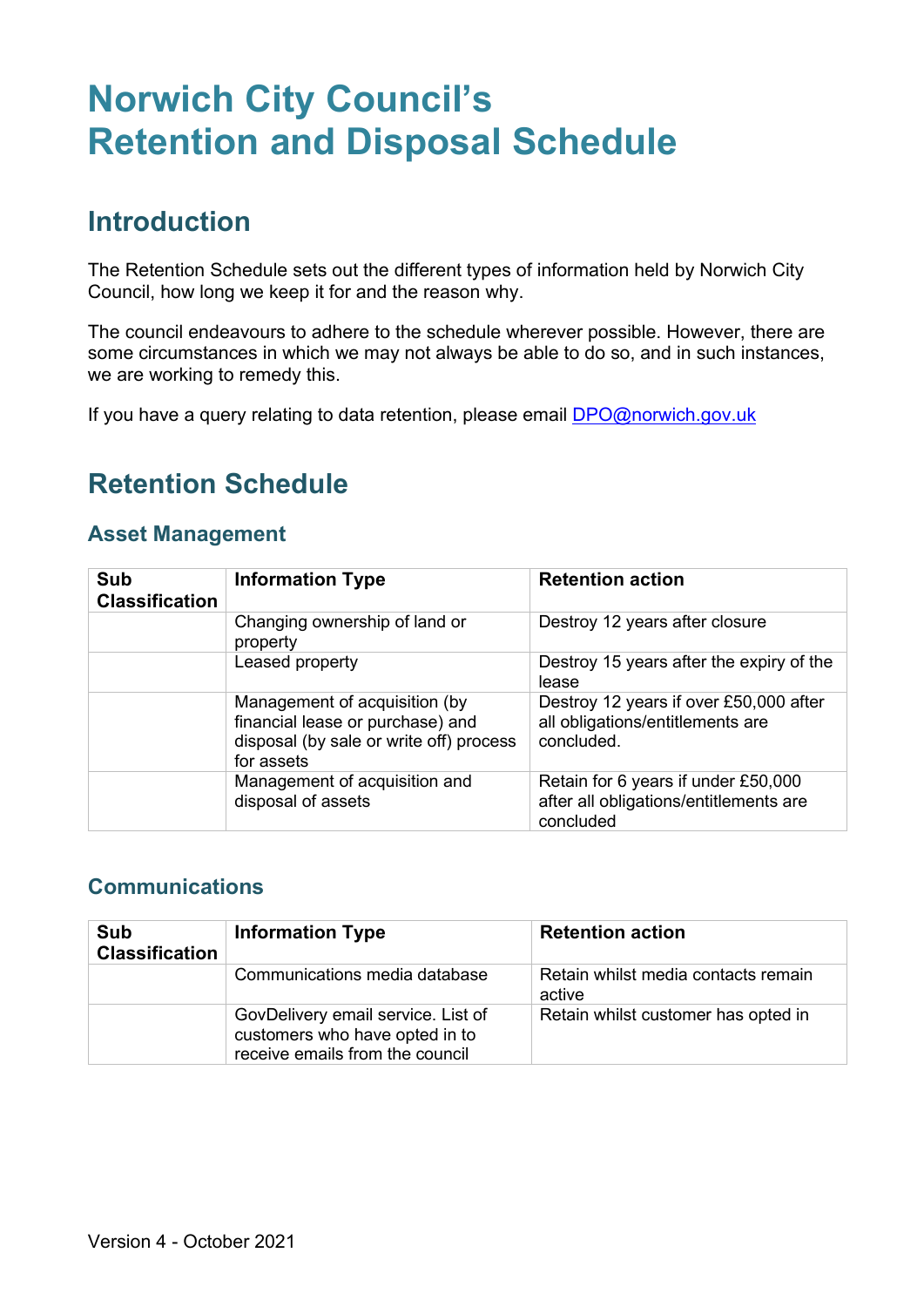### **Community Safety**

| Sub<br><b>Classification</b>   | <b>Information Type</b>                                    | <b>Retention action</b>                                                                      |
|--------------------------------|------------------------------------------------------------|----------------------------------------------------------------------------------------------|
| Antisocial<br><b>Behaviour</b> | Antisocial behaviour records                               | Retain for duration of tenancy, or if not<br>tenant, as long as is appropriate               |
| Antisocial<br><b>Behaviour</b> | Antisocial behaviour records relating<br>to noise nuisance | Retain for duration of noise nuisance<br>case and for reasonable period after<br>last report |

#### **Customer Services**

| Sub<br><b>Classification</b>       | <b>Information Type</b>                                     | <b>Retention action</b>                                                                                |
|------------------------------------|-------------------------------------------------------------|--------------------------------------------------------------------------------------------------------|
| Enquiries and<br>Complaints        | <b>Compliments and Comments</b>                             | Case closure + 3 years                                                                                 |
| <b>Enquiries and</b><br>Complaints | Complaints - Business as Usual                              | Case closure + 3 years or as part of<br>the relevant record for that customer,<br>whichever is longer. |
| Enquiries and<br>Complaints        | <b>Complaints - Formal</b>                                  | Case closure + 6 years                                                                                 |
| Enquiries and<br>Complaints        | <b>Councillor and MP Enquiries</b>                          | Case closure + 3 years                                                                                 |
| <b>Contact Centre</b>              | Recordings of calls made to/from<br>customer contact centre | Retained for 30 days                                                                                   |
|                                    | Survey data                                                 | Retain until survey complete and<br>statistics taken                                                   |

### **Democracy and Governance**

| Sub<br><b>Classification</b> | <b>Information Type</b>                  | <b>Retention action</b>                 |
|------------------------------|------------------------------------------|-----------------------------------------|
| Corporate<br>Leadership      | Corporate team - Meeting papers          | Retain for 7 years from date of meeting |
| <b>Elections</b>             | Declaration of results (local elections) | Retain for 6 months from close of poll  |
| <b>Elections</b>             | Voting papers (UK Parliamentary)         | Retain for 12 months from close of poll |
| <b>Elections</b>             | Voting papers (local elections)          | Retain for 6 months from close of poll  |

#### **Environment**

| Sub<br><b>Classification</b> | <b>Information Type</b>                                   | <b>Retention action</b>                                |
|------------------------------|-----------------------------------------------------------|--------------------------------------------------------|
| <b>Allotments</b>            | Applicant contact details                                 | Retain whilst on waiting list                          |
| <b>Allotments</b>            | <b>Exclusion list</b>                                     | Retain for 4 years from exclusion                      |
| <b>Trees</b>                 | Tree preservation order details<br>including applications | As long as Tree preservation order<br>remains in place |
| <b>Trees</b>                 | Tree sponsorship details                                  | Keep indefinitely                                      |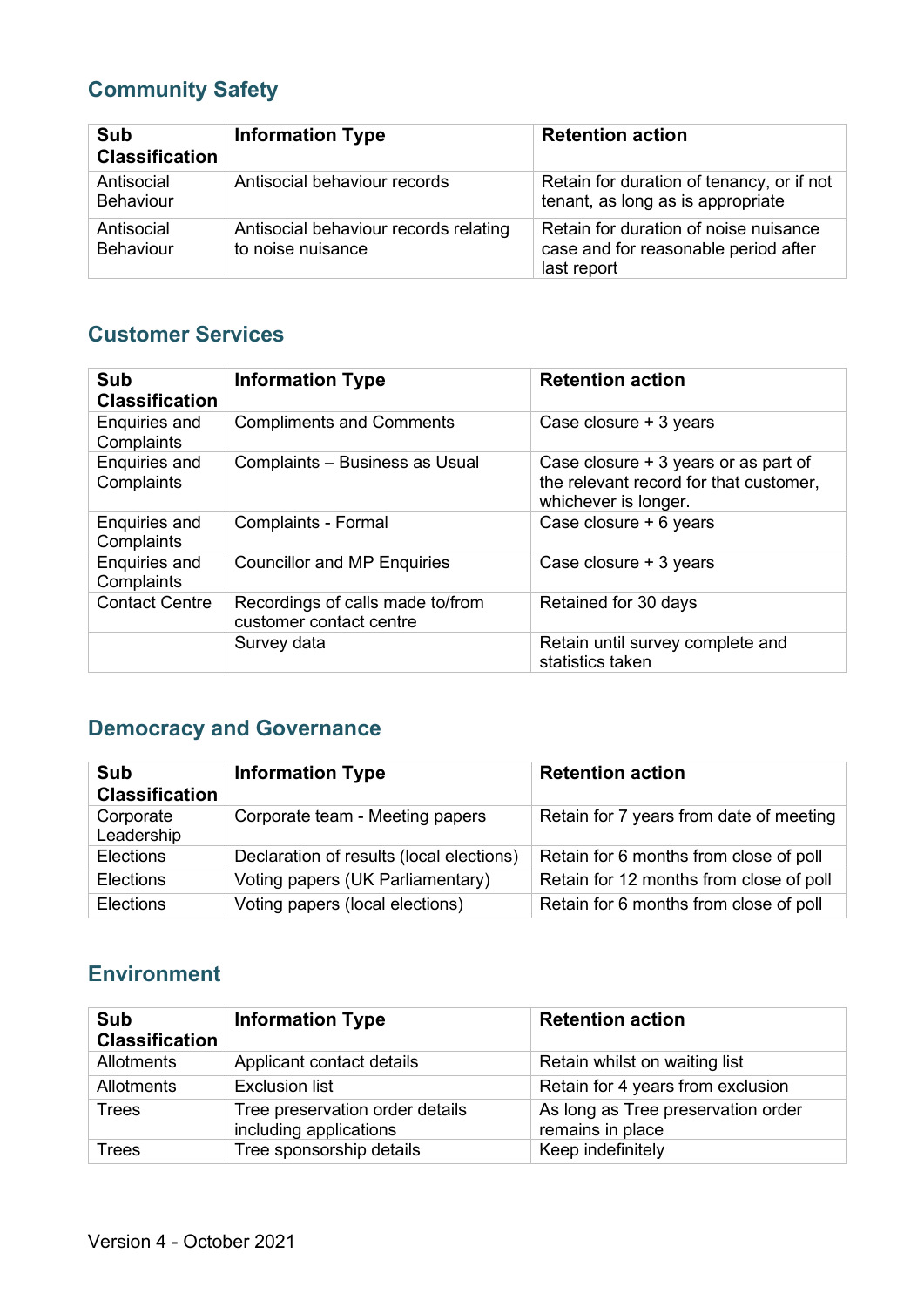### **Facilities Management**

| Sub<br><b>Classification</b>    | <b>Information Type</b> | <b>Retention action</b>         |
|---------------------------------|-------------------------|---------------------------------|
| <b>Facilities</b><br>Management | Civic Bookings          | Retain for 6 years from booking |

#### **Finance**

| Sub<br><b>Classification</b> | <b>Information Type</b>                                                                                                      | <b>Retention action</b>                                                                                                                                                                                                                                                                                         |
|------------------------------|------------------------------------------------------------------------------------------------------------------------------|-----------------------------------------------------------------------------------------------------------------------------------------------------------------------------------------------------------------------------------------------------------------------------------------------------------------|
|                              | Financial inclusion team incl. Welfare<br>benefit and debt advice                                                            | Retain for 7 years from contact                                                                                                                                                                                                                                                                                 |
|                              | Financial information re accounts<br>payable                                                                                 | Retain for 7 years                                                                                                                                                                                                                                                                                              |
|                              | Housing benefit records                                                                                                      | Retain for 6 years after closure of claim<br>where no debt exists                                                                                                                                                                                                                                               |
|                              | Identification of the receipt,<br>expenditure and write-offs of public<br>monies.                                            | Retain for 6 years after the end of the<br>financial year in which the record was<br>created                                                                                                                                                                                                                    |
|                              | Loans- the activity of borrowing<br>money to enable a local authority to<br>perform its functions and exercise its<br>powers | Retain for 6 years after the end of the<br>financial year after the loan has been<br>repaid                                                                                                                                                                                                                     |
|                              | Management of the approvals<br>process for purchase, including<br>investigations                                             | Retain for 6 years after the end of the<br>financial year in which the records were<br>created                                                                                                                                                                                                                  |
|                              | Purchase orders                                                                                                              | Destroy 12 years after end of financial<br>year                                                                                                                                                                                                                                                                 |
| <b>Taxation</b>              | <b>Taxation records</b>                                                                                                      | Retain for 5 years after the end of the<br>financial year in which the records were<br>created                                                                                                                                                                                                                  |
| <b>Taxation</b>              | <b>Council Tax</b>                                                                                                           | Retain for 6 years after closure of<br>account where no debt exists                                                                                                                                                                                                                                             |
| <b>Taxation</b>              | <b>Council Tax - Valuation Office</b><br><b>Schedules</b>                                                                    | <b>Alteration /Amendment Schedule</b><br>should be kept for 25 years after<br>cessation of current taxation system.<br>Supporting documentation- dispose 2<br>years from date schedule finalised<br>Retained from April 1993 indefinitely<br>and supporting documentation<br>destroyed securely within 2 years. |
| <b>Taxation</b>              | <b>Business Rates</b>                                                                                                        | Retain for 10 years from the end of the<br>financial year that aid was given.                                                                                                                                                                                                                                   |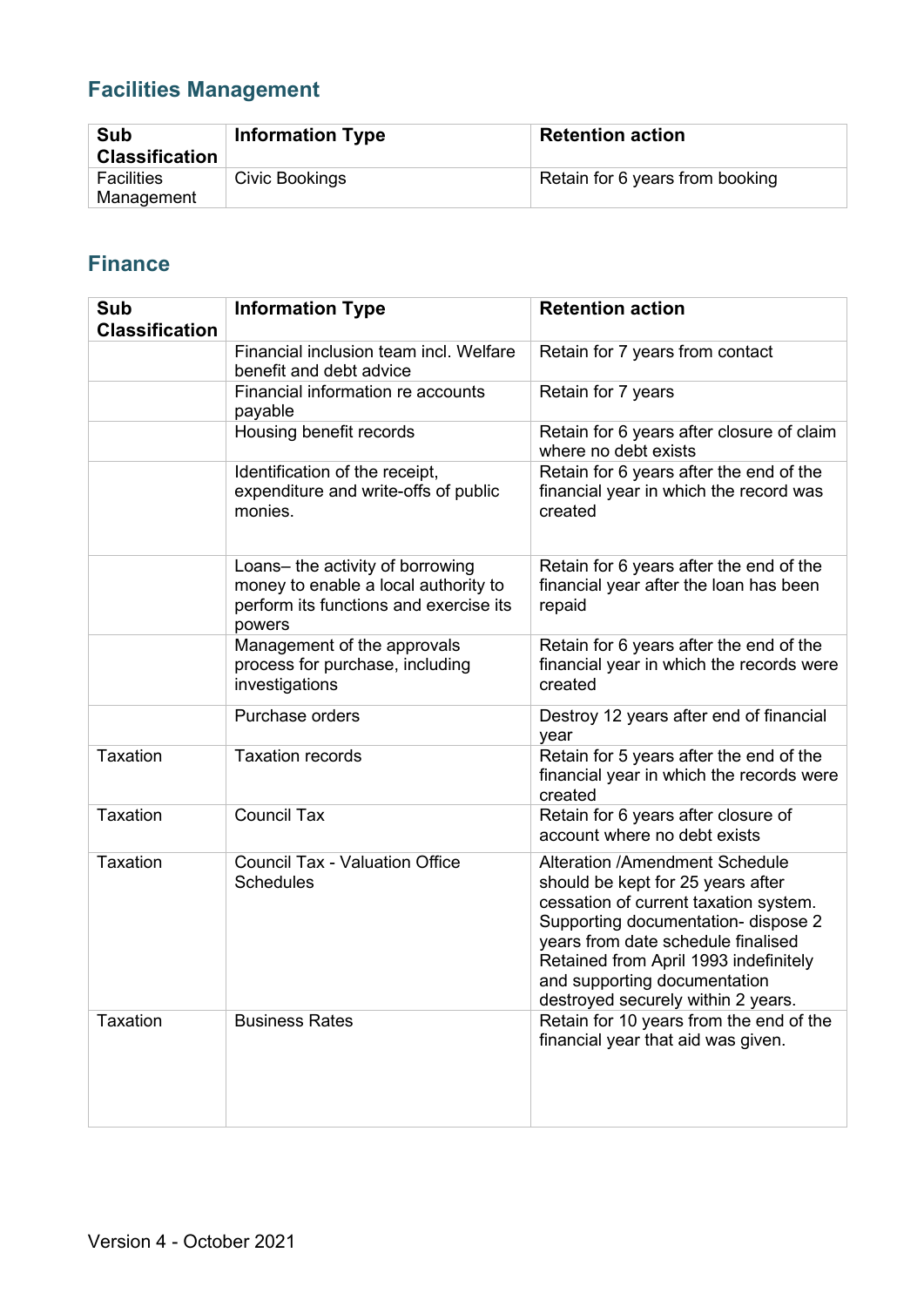### **Health and Safety**

| Sub<br><b>Classification</b> | <b>Information Type</b>                                                                                                                                                                                                            | <b>Retention action</b>                             |
|------------------------------|------------------------------------------------------------------------------------------------------------------------------------------------------------------------------------------------------------------------------------|-----------------------------------------------------|
| Monitoring                   | Asbestos monitoring eg property<br>asbestos files                                                                                                                                                                                  | 40 years from last action                           |
| Monitoring                   | H&S inspections and assessments -<br>process of inspecting equipment to<br>ensure that it is safe                                                                                                                                  | Retain for 6 years from destruction of<br>equipment |
| Monitoring                   | H&S process for monitoring safety                                                                                                                                                                                                  | Retain for 3 years from the last action             |
| Monitoring                   | H&S process to assess risk                                                                                                                                                                                                         | Retain for 3 years from the last<br>assessment      |
| Monitoring                   | H&S process to record injury to adults                                                                                                                                                                                             | Retain for 3 years from closure                     |
| Monitoring                   | Records of injuries to children                                                                                                                                                                                                    | Destroy 25 years from closure                       |
| Monitoring                   | Risk management/health and safety -<br>risk management/loss control data,<br>minutes of risk management<br>meetings, initiatives taken, H&S<br>statements and HSE reports, risk<br>assessments required by 1992 H&S<br>regulations | Keep indefinitely                                   |

### **Housing**

| Sub<br><b>Classification</b> | <b>Information Type</b>                                                                                                                                            | <b>Retention action</b>                                                                                                                          |
|------------------------------|--------------------------------------------------------------------------------------------------------------------------------------------------------------------|--------------------------------------------------------------------------------------------------------------------------------------------------|
|                              | Emergency accommodation data                                                                                                                                       | Retain for 7 years                                                                                                                               |
|                              | Garages and parking bays                                                                                                                                           | Retain for 7 years from end of tenancy                                                                                                           |
|                              | Handyperson scheme                                                                                                                                                 | Retain whilst case is active                                                                                                                     |
|                              | Home improvement agency                                                                                                                                            | Retain whilst case is active                                                                                                                     |
|                              | Home improvement loans and grants<br>under £50,000                                                                                                                 | Retain for 6 years after the last<br>payment for grants under £50,000.<br>Where plans and detailed drawings<br>included, offer to archivist      |
|                              | Home improvement loans/grants<br>(over £50,000)                                                                                                                    | For loans/grants over £50,000 destroy<br>after 12 years after last payment.<br>Where plans and detailed drawings<br>included, offer to archivist |
|                              | Houses in multiple occupation<br>licences                                                                                                                          | Retain for 3 years after end of licence<br>period                                                                                                |
|                              | Housing business intelligence.<br>Including: performance, statistical<br>research, surveys, segmentation /<br>profiling, consultations, talkback panel<br>database | Retain for 7 years from extract                                                                                                                  |
|                              | Housing car parks incl. Illegal parking<br>details                                                                                                                 | Retain for 7 years from end of permit                                                                                                            |
|                              | Housing rents - Pre-court mediation<br>documentation                                                                                                               | Retain only for use at court hearing                                                                                                             |
|                              | Housing tenancy documentation                                                                                                                                      | Retain for 6 years after end of tenancy                                                                                                          |
|                              | Housing tenant involvement team.<br>Incl details of invites to events                                                                                              | Retain for 2 years from date of event                                                                                                            |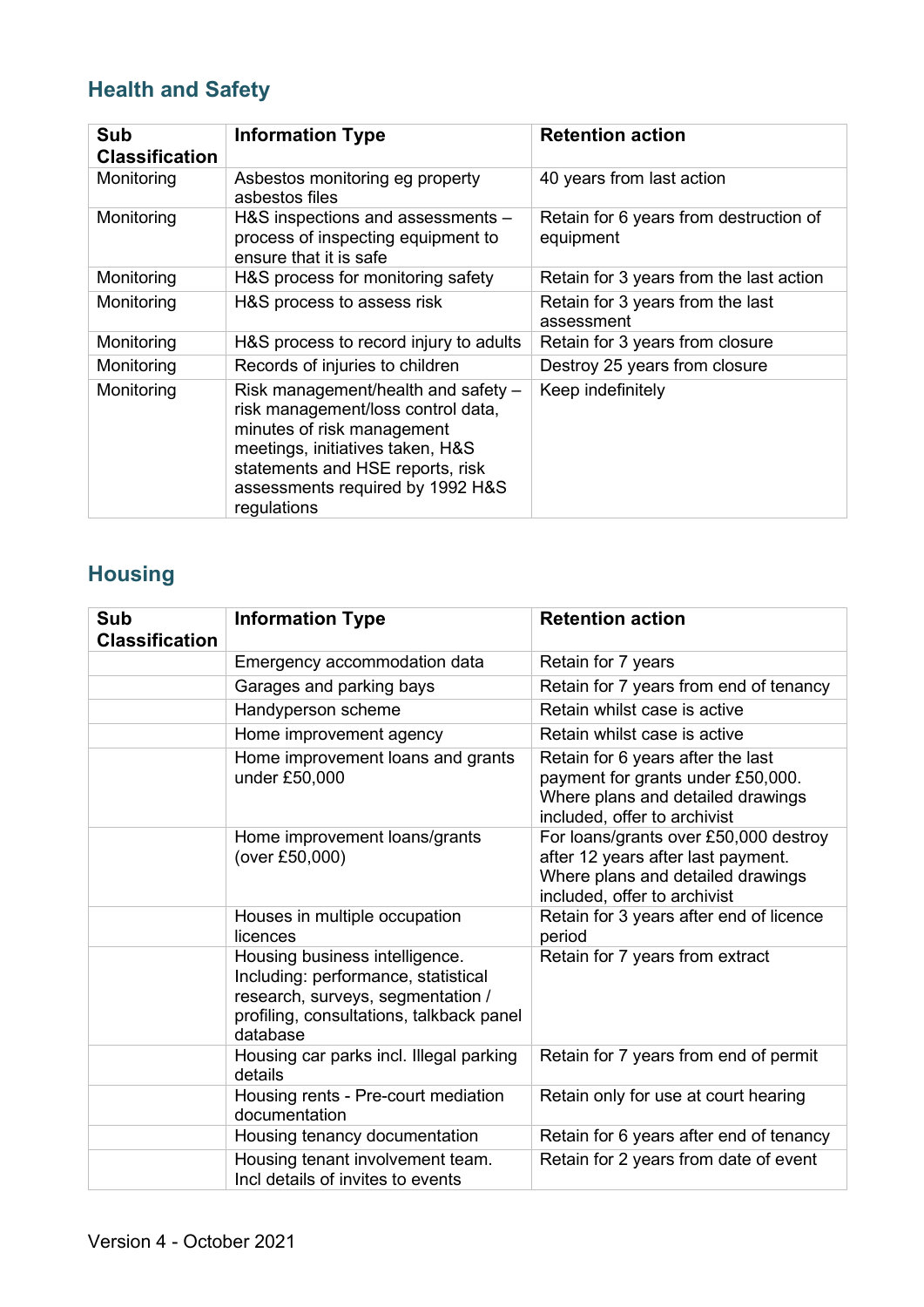| Sub<br><b>Classification</b> | <b>Information Type</b>                                                                      | <b>Retention action</b>                                                                      |
|------------------------------|----------------------------------------------------------------------------------------------|----------------------------------------------------------------------------------------------|
|                              | Housing tenant involvement TLC<br>magazine                                                   | Retain for 12 months after publication                                                       |
|                              | Housing tenant involvement training<br>incl. course participant details                      | Retain for 12 months from date of<br>training                                                |
|                              | Leasehold management                                                                         | Retain for 7 years from end of lease                                                         |
|                              | Private sector housing<br>correspondence                                                     | Retain whilst case is active                                                                 |
|                              | Private sector housing enforcement<br>action                                                 | Retain for 7 years                                                                           |
|                              | Private sector leasing incl. property<br>maintenance and debt recovery.                      | Retain for 7 years from action                                                               |
|                              | Process for managing tenancy of<br>individual tenants                                        | Destroy 12 years after termination of<br>tenancy                                             |
|                              | Rent payments incl rent books,<br>correspondence concerning payment,<br>requests for payment | Retain for 6 years after the end of the<br>financial year in which the record was<br>created |
|                              | Right to buy                                                                                 | Retain for 7 years after the end of the<br>financial year in which the sale took<br>place    |
|                              | Sheltered housing                                                                            | Retain for 3 years from end of tenancy                                                       |
|                              | Signed/sealed tenancy agreements                                                             | Retain for 6 years after the terms of the<br>agreement have expired                          |

#### **Human Resources**

| Sub<br><b>Classification</b> | <b>Information Type</b>                                                                                                          | <b>Retention action</b>                                                                                        |
|------------------------------|----------------------------------------------------------------------------------------------------------------------------------|----------------------------------------------------------------------------------------------------------------|
|                              | All staff personal history files,<br>including references, pension records<br>and records for staff leaving at<br>reorganisation | Keep indefinitely                                                                                              |
|                              | Employee personal file                                                                                                           | Retain for 6 years post employment                                                                             |
|                              | Records of staff working with children                                                                                           | 25 years after termination of<br>employment                                                                    |
| Occupational<br>Health       | Health questionnaires, medical<br>clearance, occupational health<br>recommendations                                              | 75 years after employees date of birth                                                                         |
| Occupational<br>Health       | Occupational health and safety<br>training records                                                                               | 50 years after training is completed                                                                           |
| Occupational<br>Health       | Process of monitoring of areas where<br>employees and persons are likely to<br>have come into contact with radiation<br>eg radon | 50 years from last action or age 75,<br>whichever is greater                                                   |
| Payroll                      | accountable processes relating to<br>payment of employees                                                                        | Retain for 6 years after end of the<br>financial year of the financial<br>transaction that the record supports |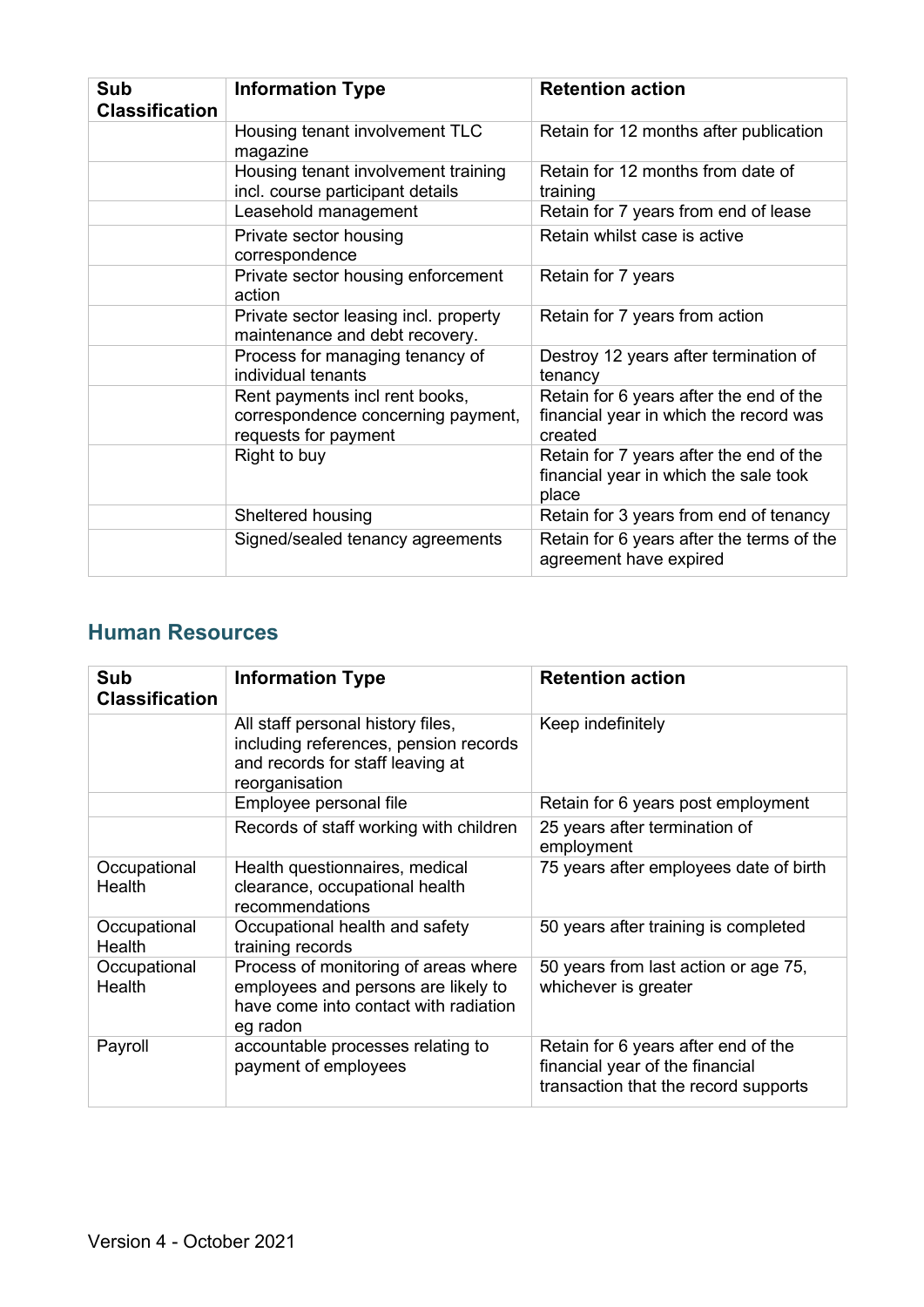#### **Insurance**

| Sub<br><b>Classification</b> | <b>Information Type</b>                                                               | <b>Retention action</b>                        |
|------------------------------|---------------------------------------------------------------------------------------|------------------------------------------------|
| Insurance                    | Claims management correspondence                                                      | Retain for 3 years post settlement of<br>claim |
| Insurance                    | Expired insurance contracts,<br>insurance policy documents and<br>insurance registers | Keep indefinitely                              |

### **Information Communication and Technology**

| Sub<br><b>Classification</b> | <b>Information Type</b>       | <b>Retention action</b>                     |
|------------------------------|-------------------------------|---------------------------------------------|
|                              | Service Design                | Date replaced / decommissioned + 6<br>vears |
|                              | <b>Application Management</b> | Date of termination $+6$ years              |
|                              | <b>IT Service Operations</b>  | Date of creation $+6$ years                 |

#### **Information Management and Governance**

| Sub<br><b>Classification</b> | <b>Information Type</b>               | <b>Retention action</b> |
|------------------------------|---------------------------------------|-------------------------|
|                              | Individual Rights Requests            | Case closure + 3 years  |
|                              | Access to Information                 | Case closure + 3 years  |
|                              | Records Management                    | Indefinite              |
|                              | <b>Information Security Incidents</b> | Case closure + 6 years  |
|                              | Open Data Sets                        | Once superseded         |

#### **Land Charges**

| Sub<br><b>Classification</b> | <b>Information Type</b>                                                                                                                                                                                                                                         | <b>Retention action</b> |
|------------------------------|-----------------------------------------------------------------------------------------------------------------------------------------------------------------------------------------------------------------------------------------------------------------|-------------------------|
| <b>Land Charges</b>          | All property documentation/records,<br>including terriers, land charges,<br>building control statements,<br>subsidence records. Including:<br>Administration of planning and related<br>applications, Legal obligations,<br>Appeals, Disabled adaptation grants | Keep indefinitely       |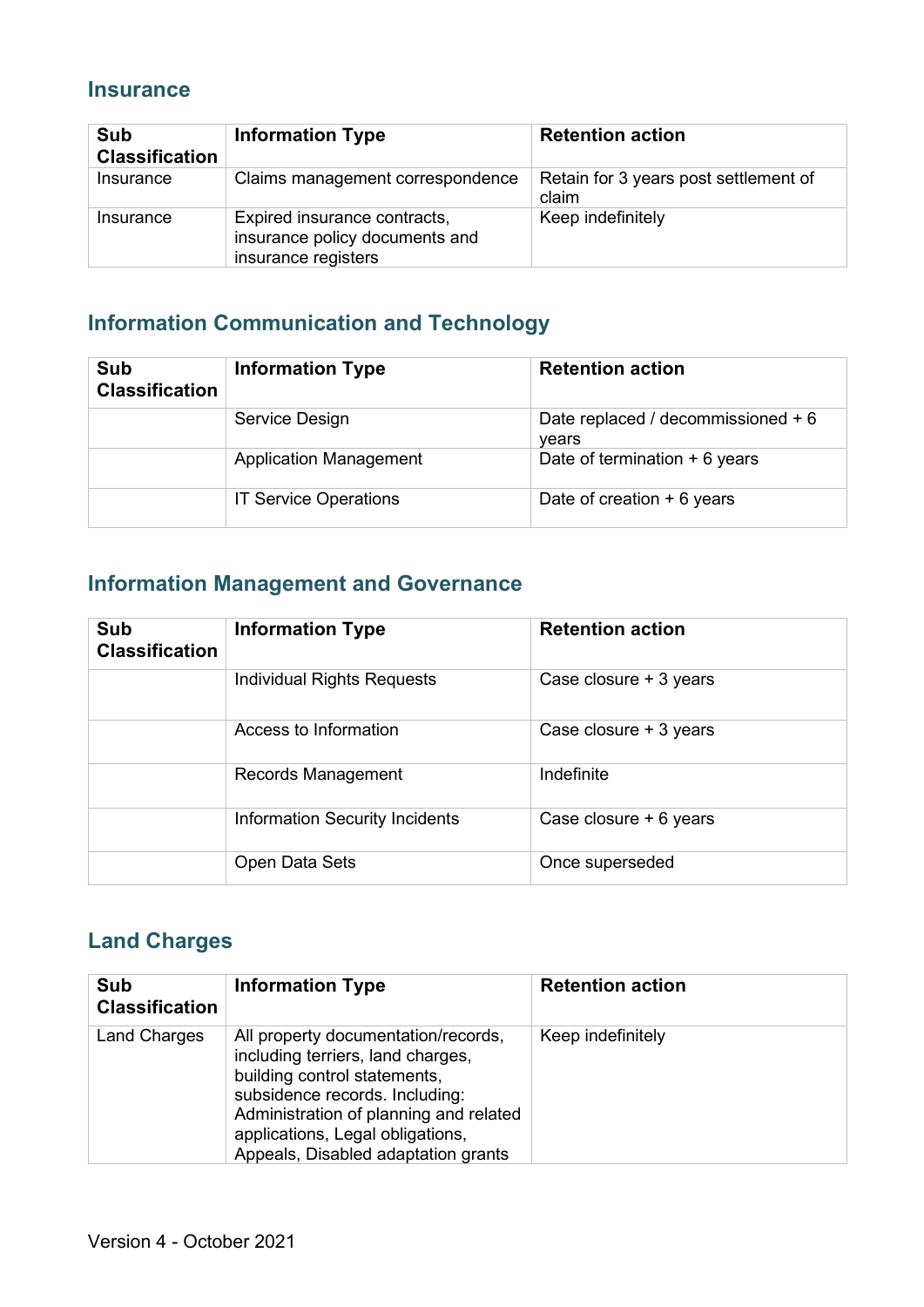| Sub<br><b>Classification</b> | <b>Information Type</b> | <b>Retention action</b>                         |
|------------------------------|-------------------------|-------------------------------------------------|
| Local land<br>searches       | Local land searches     | Retain for 12 months from the date of<br>search |

#### **Leisure and Culture**

| Sub<br><b>Classification</b>                 | <b>Information Type</b>                                                 | <b>Retention action</b>                                 |
|----------------------------------------------|-------------------------------------------------------------------------|---------------------------------------------------------|
| Events                                       | Booking of entertainer/workshop<br>entries/artists                      | Retain for 6 years from event                           |
| Events                                       | <b>Carnival entries</b>                                                 | Retain for 6 years from event                           |
| Events                                       | DBS checks for event<br>stewards/entertainers/workshop<br>event/artists | Retain until DBS certificate received                   |
| Events                                       | Open space booking details                                              | Retain for 6 years from event                           |
| Events                                       | Room hire booking details                                               | Retain for 6 years from event                           |
| Events                                       | Steward details for events                                              | Retain for 6 years from event                           |
| Norman Centre<br>Sports<br>Management        | Accident/first aid forms                                                | Retain for 6 years from last use                        |
| Norman Centre<br>Sports<br>Management        | <b>Customer enquiry forms</b>                                           | Retain for 12 months from enquiry                       |
| Norman Centre<br><b>Sports</b><br>Management | Customer feedback forms                                                 | Retain for 6 years from last use                        |
| Norman Centre<br>Sports<br>Management        | Direct debit/sales details                                              | Retain as long as customer is a<br>member of the centre |
| Norman Centre<br>Sports<br>Management        | Induction health questionnaire                                          | Retain for 6 years from last use                        |
| Norman Centre<br>Sports<br>Management        | Junior activity consent form                                            | Retain for 6 years from last use                        |
| Norman Centre<br>Sports<br>Management        | Membership form                                                         | Retain for 1 week after input to<br>membership database |
| Norman Centre<br>Sports<br>Management        | Room hirer details                                                      | Retain for 6 years from last use                        |
| Parks and open<br>spaces                     | Bench sponsorship details                                               | Keep indefinitely or as long as seat is<br>in place     |
| Parks and open<br>spaces                     | <b>Pubic consultations</b>                                              | Retain whilst project live                              |
| Parks and open<br>spaces                     | Volunteer contact details                                               | Retain whilst volunteering                              |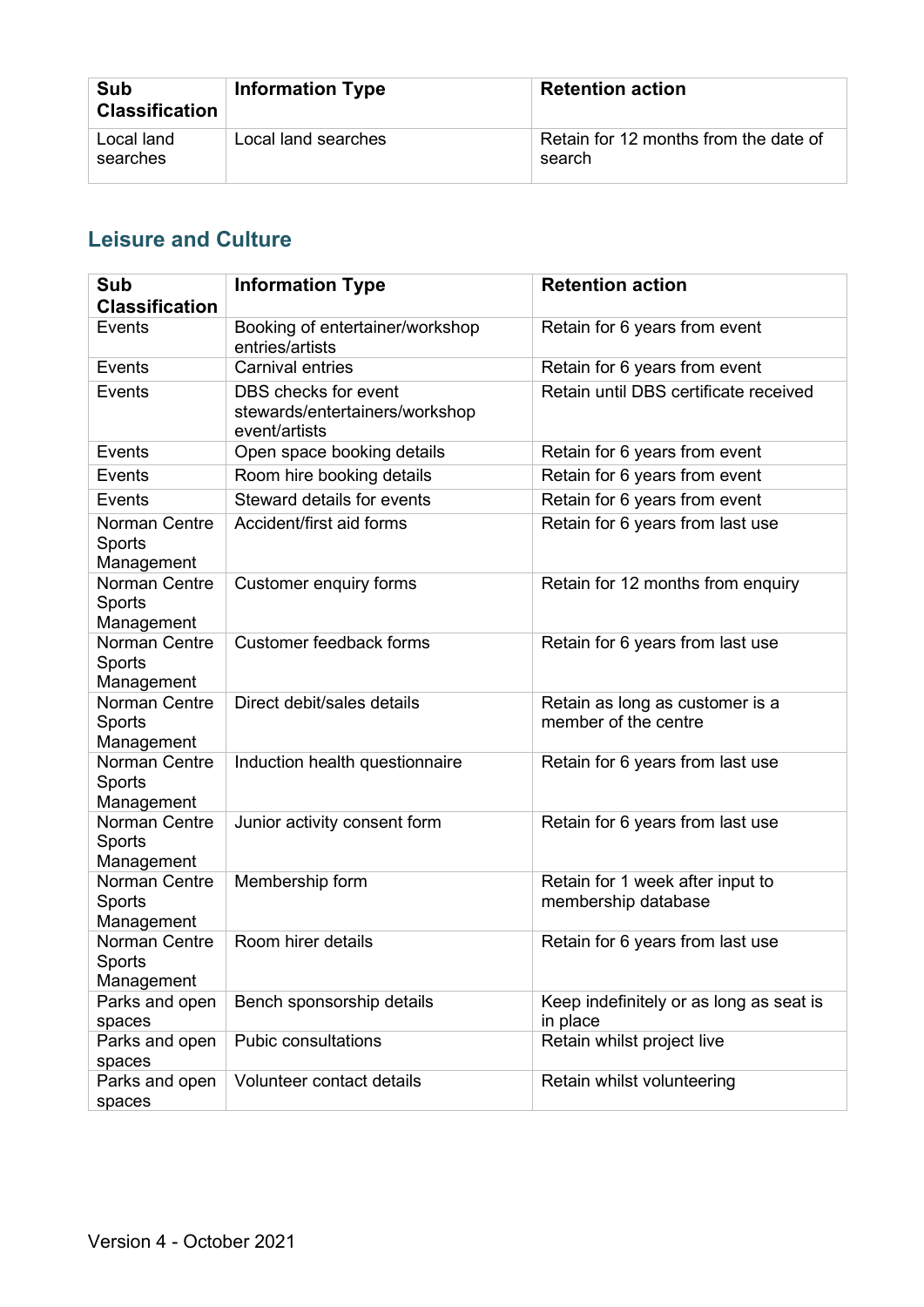### **Licensing**

| Sub<br><b>Classification</b>            | <b>Information Type</b>                                                                    | <b>Retention action</b>                                                                                                                                                                                                                                                                                                                                                                                                                            |
|-----------------------------------------|--------------------------------------------------------------------------------------------|----------------------------------------------------------------------------------------------------------------------------------------------------------------------------------------------------------------------------------------------------------------------------------------------------------------------------------------------------------------------------------------------------------------------------------------------------|
|                                         | Norwich market lease records                                                               | Retain for 7 years                                                                                                                                                                                                                                                                                                                                                                                                                                 |
|                                         | Premises inspection records                                                                | Retain for 7 years                                                                                                                                                                                                                                                                                                                                                                                                                                 |
| Taxis and<br><b>Private Hire</b>        | Reports from other Local Authorities<br>regarding a licence refusal or<br>revocation.      | If Norwich City Council receive data<br>from another Local Authority relating to<br>Hackney carriage and private hire<br>vehicle driver's licence refusal or<br>revocation, prompted by them<br>appearing on National Register of<br>Refusals and Revocations (NR3); any<br>such data will be kept for a period of no<br>more than 35 days from the date of the<br>service of the written notification of the<br>determination of the application. |
| <b>Taxis and</b><br><b>Private Hire</b> | operator licence records                                                                   | Retain for 7 years                                                                                                                                                                                                                                                                                                                                                                                                                                 |
| Taxis and<br><b>Private Hire</b>        | vehicle licence records                                                                    | Retain for 7 years                                                                                                                                                                                                                                                                                                                                                                                                                                 |
| Taxis and<br><b>Private Hire</b>        | Hackney carriage and private hire<br>vehicle driver's licence applications<br>and renewals | All Norwich City Council records<br>relating to Hackney carriage and<br>private hire vehicle driver's licence<br>applications, licences and renewals<br>that were refused or revoked. Need to<br>retain for 25 years as refusals and<br>revocations are posted on the National<br><b>Register of Refusals and Revocations</b><br>(NR3) and other Local Authorities can<br>request reasons for refusal or<br>revocation.                            |

### **Planning**

| Sub<br><b>Classification</b> | <b>Information Type</b>                                        | <b>Retention action</b>     |
|------------------------------|----------------------------------------------------------------|-----------------------------|
| Planning                     | Departmental files for building control,<br>planning and trees | Retain for 16 years minimum |